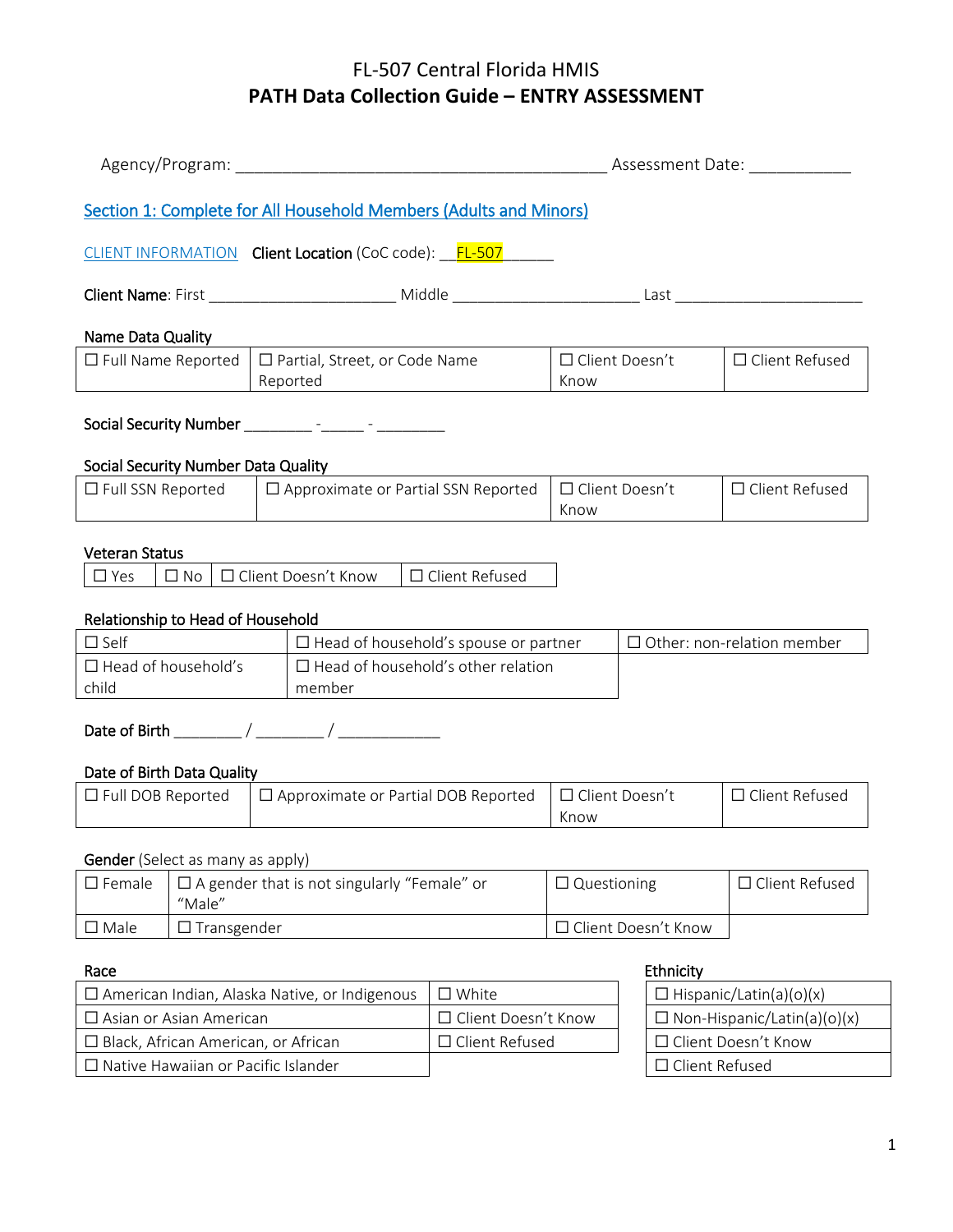#### DISABILITY INFORMATION

## Does the client have a Disabling Condition?

| $\Box$ Yes | $\Box$ No | □ Client Doesn't Know   □ Client Refused |  |
|------------|-----------|------------------------------------------|--|
|------------|-----------|------------------------------------------|--|

*If yes, check all that apply and indicate whether it is long-continued and indefinite duration and substantially impairs ability to live independently.*

| <b>Disability Type</b>          | duration?     | Long-continued/indefinite |
|---------------------------------|---------------|---------------------------|
| $\Box$ Alcohol abuse            | $\Box$ Yes    | □ No                      |
| $\Box$ Chronic health condition | $\square$ Yes | $\Box$ No                 |
| $\Box$ Developmental            | $\square$ Yes | □ No                      |
| $\Box$ HIV/AIDS                 | $\square$ Yes | □ No                      |
| $\Box$ Mental Health Disorder   | $\Box$ Yes    | $\square$ No              |
| $\Box$ Physical                 | $\Box$ Yes    | $\Box$ No                 |
| □ Substance Use Disorder        | Yes           | No                        |

#### Connection with SOAR?

#### HEALTH INSURANCE INFORMATION

#### Is the client covered by Health Insurance?

| $\Box$ Yes<br>$\Box$ No | □ Client Doesn't Know   □ Client Refused |  |
|-------------------------|------------------------------------------|--|
|-------------------------|------------------------------------------|--|

#### If yes, c heck all that apply

| Medicaid                           | <b>COBRA</b>                      |
|------------------------------------|-----------------------------------|
| Medicare                           | Private Pay Health Insurance      |
| State Children's Health Insurance  | State Health Insurance for Adults |
| VA Medical Services                | Indian Health Services Program    |
| Employer-Provided Health Insurance | Other:                            |

# Section 2: Complete for Head of Household and All Adults

### Clients' Last Permanent Address:

Street Address: \_\_\_\_\_\_\_\_\_\_\_\_\_\_\_\_\_\_\_\_\_\_\_\_\_\_\_\_\_\_\_\_\_\_\_\_\_\_\_\_\_\_\_\_\_\_\_\_\_\_\_\_\_\_\_\_\_\_\_\_\_

City: \_\_\_\_\_\_\_\_\_\_\_\_\_\_\_\_\_\_\_\_\_\_\_ State: \_\_\_\_\_\_ Zip Code: \_\_\_\_\_\_\_\_\_\_

| Address Data Quality: |  |
|-----------------------|--|
|-----------------------|--|

| $\Box$ Full Address Reported $\Box$ Incomplete or Estimated Address | │ □ Client Doesn't Know │ □ Client Refused |  |
|---------------------------------------------------------------------|--------------------------------------------|--|
|---------------------------------------------------------------------|--------------------------------------------|--|

Last Permanent Address's Start Date: \_\_\_\_\_\_\_\_\_\_\_\_\_\_\_\_\_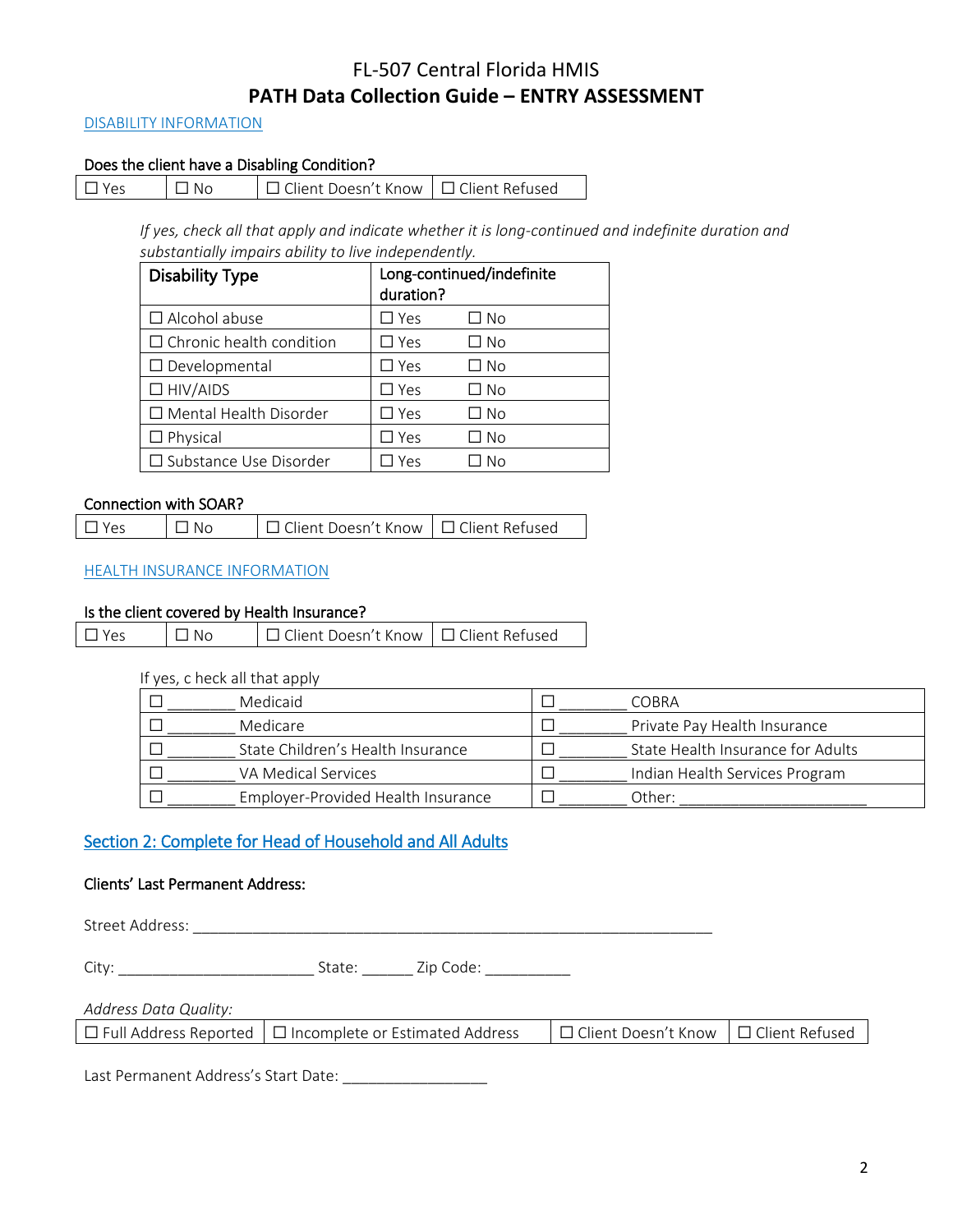### HOMELESS HISTORY QUESTIONS

Living Situation (Check where the client stayed last night):

| <b>HOMELESS SITUATION</b>                                                                              | TRANSITIONAL OR PERMANENT HOUSING SITUATION                         |
|--------------------------------------------------------------------------------------------------------|---------------------------------------------------------------------|
| $\Box$ Place not meant for habitation (e.g., a vehicle, an<br>abandoned building, or anywhere outside) | $\Box$ Rental by client with VASH subsidy                           |
| $\Box$ Emergency shelter, including hotel/motel paid for<br>with an emergency shelter voucher          | $\Box$ Rental by client with GPD TIP subsidy                        |
| $\square$ Safe Haven (ie. Domestic violence shelter or<br>Immigration sanctuary)                       | $\Box$ Owned by client, no ongoing housing subsidy                  |
| <b>INSTITUTIONAL SITUATION</b>                                                                         | $\Box$ Rental by client, no ongoing housing subsidy                 |
| $\Box$ Jail, prison, or juvenile detention facility                                                    | $\Box$ Rental by client with other ongoing housing<br>subsidy       |
| $\Box$ Long-term care facility or nursing home                                                         | $\Box$ Owned by client with ongoing housing subsidy                 |
| $\Box$ Substance abuse treatment or detox center                                                       | $\Box$ Permanent housing for formerly homeless person               |
| $\Box$ Foster care home or foster care group home                                                      | $\Box$ Staying or living in a friend's room, apartment, or<br>house |
| $\Box$ Psychiatric Hospital or other psychiatric facility                                              | $\Box$ Hotel or motel paid for without emergency<br>shelter voucher |
| $\Box$ Hospital or other residential non-psychiatric medical                                           | $\Box$ Residential project or halfway house with no                 |
| facility                                                                                               | homeless criteria                                                   |

# How long did the client stay there (the place they stayed last night)?

| $\Box$ One night or less | $\Box$ One week or more, but less than one         | $\Box$ 90 days or more, but less than one year |  |  |  |
|--------------------------|----------------------------------------------------|------------------------------------------------|--|--|--|
|                          | month                                              |                                                |  |  |  |
| $\Box$ Two to six nights | $\Box$ One month or more, but less than 90<br>davs | $\Box$ One year or longer                      |  |  |  |
|                          |                                                    |                                                |  |  |  |

# Since what date has the client been literally homeless (streets or shelter) continuously with no gaps?:

# Regardless of where they stayed last night, total # of times (episodes) the client has been on the streets or in an emergency shelter in the past 3 years including today:

| ∣ ∏ One time     | $\Box$ Three times        | $\Box$ Client doesn't know |
|------------------|---------------------------|----------------------------|
| $\Box$ Two times | $\Box$ Four or more times | $\Box$ Client refused      |

#### Total # of months the client has been on the street or in an emergency shelter in the past 3 years (round up):

| $\Box$ 1 (this is the 1st month) $\Box$ 4 months total $\Box$ 7 months total |                                             |                                              | $\Box$ 10 months total $\Box$ More than 12 months                                             |
|------------------------------------------------------------------------------|---------------------------------------------|----------------------------------------------|-----------------------------------------------------------------------------------------------|
| $\Box$ 2 months total                                                        |                                             |                                              | $\Box$ 5 months total $\Box$ 8 months total $\Box$ 11 months total $\Box$ Client doesn't know |
| $\Box$ 3 months total                                                        | $\Box$ 6 months total $\Box$ 9 months total | $\Box$ 12 months total $\Box$ Client refused |                                                                                               |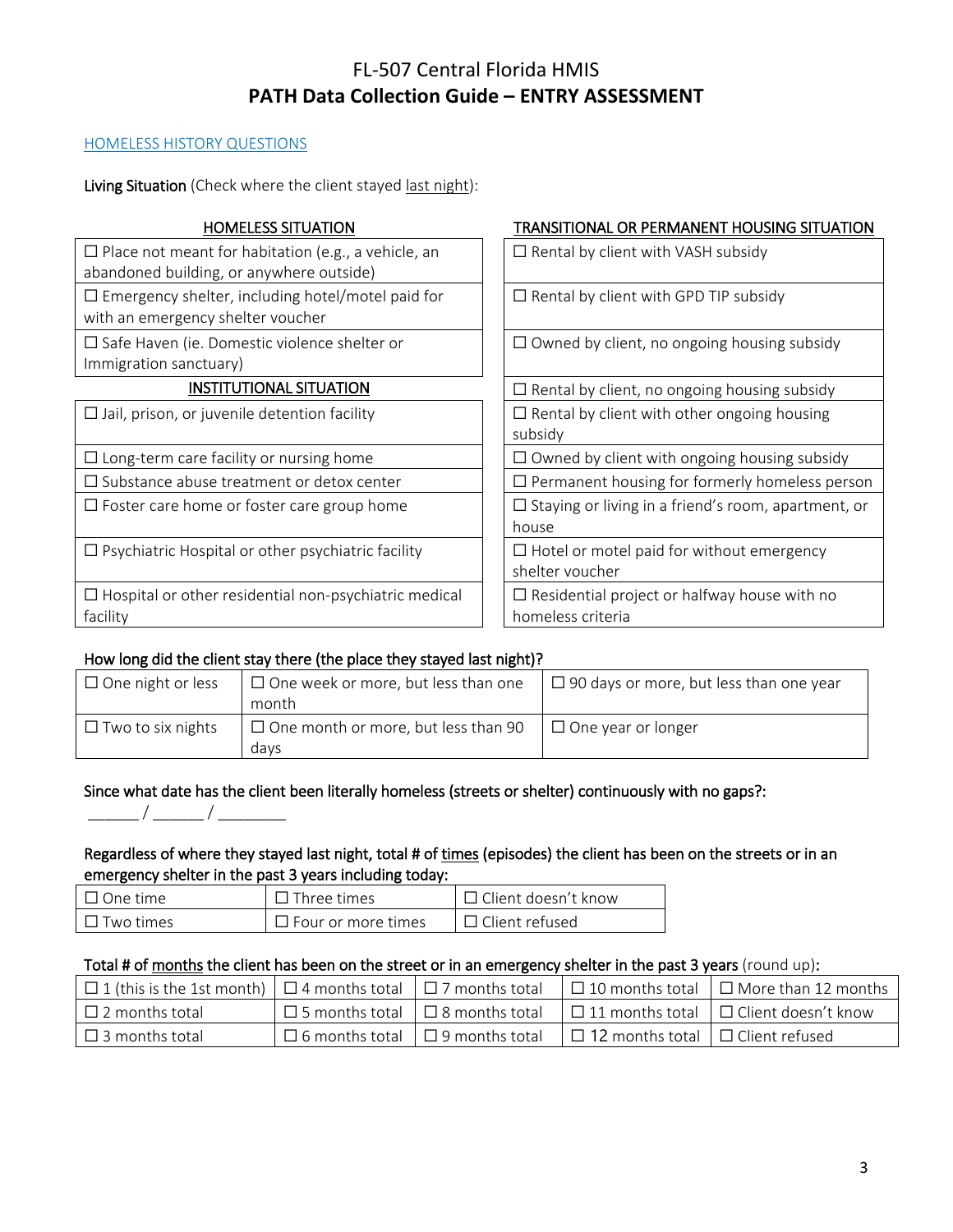COC LOCAL FIELDS

Answer regardless of living situation:

## What county were you in when this episode of homelessness began?

|        | $\Box$ Orange $\Box$ Osceola | $\Box$ Seminole $\Box$ Other $\Box$ N/A |  |
|--------|------------------------------|-----------------------------------------|--|
| County | County                       | County                                  |  |

\_\_\_\_\_\_\_\_\_\_\_\_\_\_\_\_\_\_\_\_\_\_\_\_\_\_\_\_\_\_\_\_\_\_\_\_\_\_\_\_\_\_\_\_\_\_\_\_\_\_\_\_\_\_\_\_\_\_\_\_\_\_

If other county, please specify COUNTY and STATE:

### INCOME INFORMATION

Record each adult's income on their own intake form. If a minor child has income, include it on the HoH's intake.

## Does the client have Income from any source?

|  | $V_{AC}$ | No | □ Client Doesn't Know   □ Client Refused |  | . : Total Monthly Income |
|--|----------|----|------------------------------------------|--|--------------------------|
|--|----------|----|------------------------------------------|--|--------------------------|

If yes, check all that apply and include amount per month:

| Alimony or other spousal support       | SSI                                          |
|----------------------------------------|----------------------------------------------|
| Child support                          | <b>SSDI</b>                                  |
| Earned income                          | TANF                                         |
| General Assistance                     | Unemployment Insurance                       |
| Other:                                 | VA non-service connected disability pension  |
| Pension or retirement income           | VA service connected disability compensation |
| Private disability insurance           | Worker's Compensation                        |
| Retirement income from social security |                                              |

# NON-CASH BENEFIT INFORMATION

### Does the client have Non-Cash Benefits from any source?

| $\Box$ Yes | $\Box$ No | □ Client Doesn't Know   □ Client Refused |  |
|------------|-----------|------------------------------------------|--|
|------------|-----------|------------------------------------------|--|

If yes, check all that apply and include amount per month:

| <b>SNAP</b> | <b>TANF</b><br>Chila<br>Services<br>Care | FANF-Funded<br>Other<br>Services |
|-------------|------------------------------------------|----------------------------------|
| WIC         | <b>TANF</b><br>Services<br>ransportation | Other:                           |

#### DOMESTIC VIOLENCE INFORMATION

### Is Client a Survivor of Domestic Violence?

| Yes                                | $\Box$ No |                             | □ Client Doesn't Know   □ Client Refused |                            |  |  |
|------------------------------------|-----------|-----------------------------|------------------------------------------|----------------------------|--|--|
| If yes, when did experience occur? |           |                             |                                          |                            |  |  |
| $\Box$ Within the past 3 months    |           | $\Box$ 6 to 12 months ago   |                                          | $\Box$ Client doesn't know |  |  |
| $\Box$ 3 to 6 months ago           |           | $\Box$ More than a year ago |                                          | $\Box$ Client refused      |  |  |

#### If yes, is the client currently fleeing domestic violence?

| □ Client Doesn't Know I □ Client Refused<br>$\Box$ Yes<br>$\Box$ No |
|---------------------------------------------------------------------|
|---------------------------------------------------------------------|